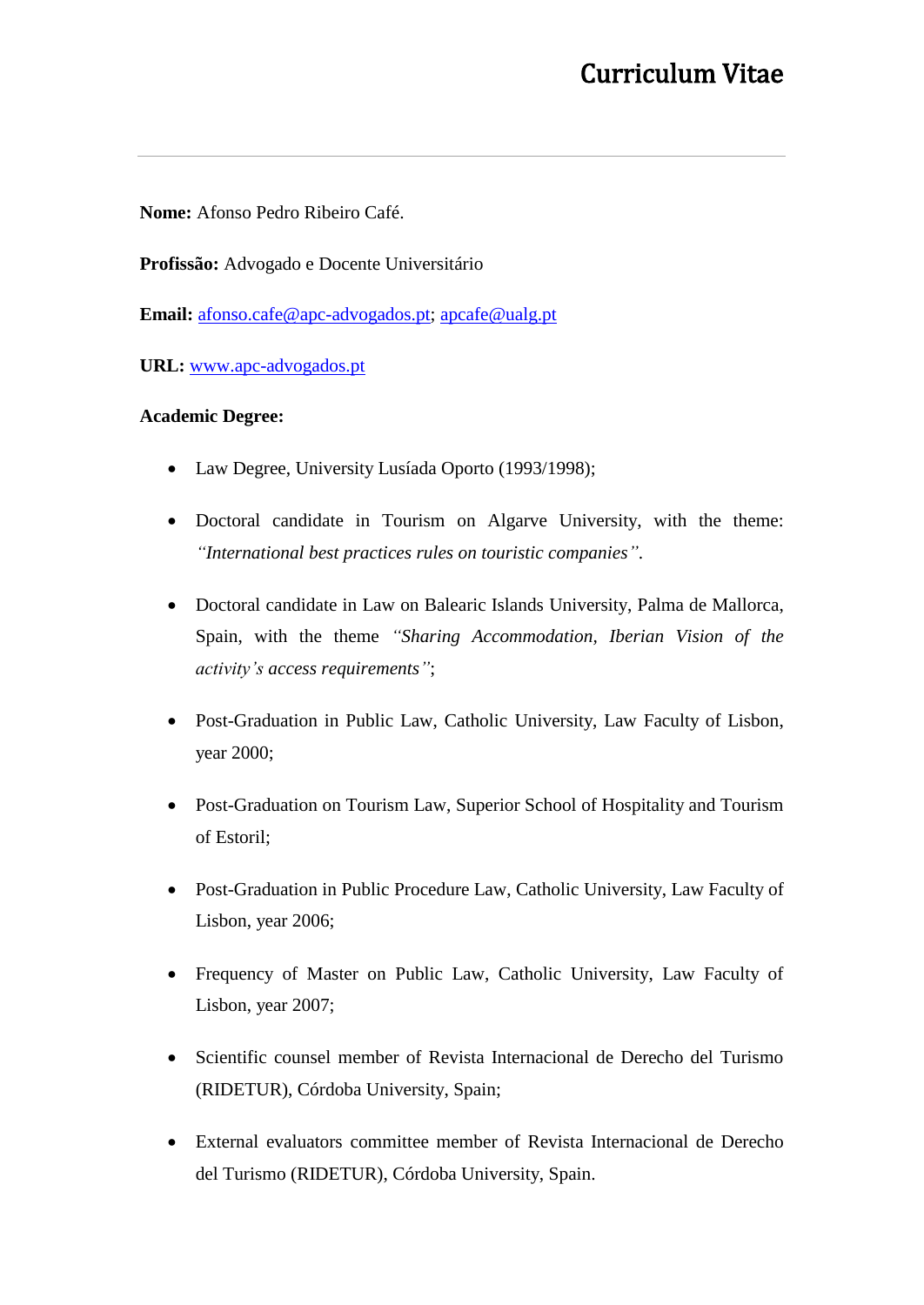#### **Previous Activities**

- Lawyer since the year 2000;
- Partner and founder of APC Álvaro Café, João Vidal, Afonso Café & Associados, Sociedade de Advogados, RL.
- Invited assistant professor, on Economic Faculty, Algarve University, teaching the following subjects:
	- a) Law II, on 2º year of Management degree, since 2009 until today;
	- b) Economic Law, on 2.º year of Economy Degree since 2009 until today;
	- c) Water Law, on Urban Water Cycle master degree, Instituto Superior de Engenharia da Algarve University, from 2014 until today;
	- d) Corporate Governance on Finances Master on Economy Faculty, Algarve University, since 2015 until today;
- Trainer on Public law procedures course, organization of Portuguese Lawyers Bar Association;
- Jury on public oral exams to access on lawyer profession on Portuguese Lawyers Bar Association;
- Member of CEIO Centro de Investigação Sobre o Espaço e Organizações;
- Member of Consulting Board of FEUAlg Júnior Consulting Empresa Júnior da Faculdade de Economia da Universidade do Algarve.
- President of the Board of CIVIS Associação para o Aprofundamento da Cidadania, since 2015;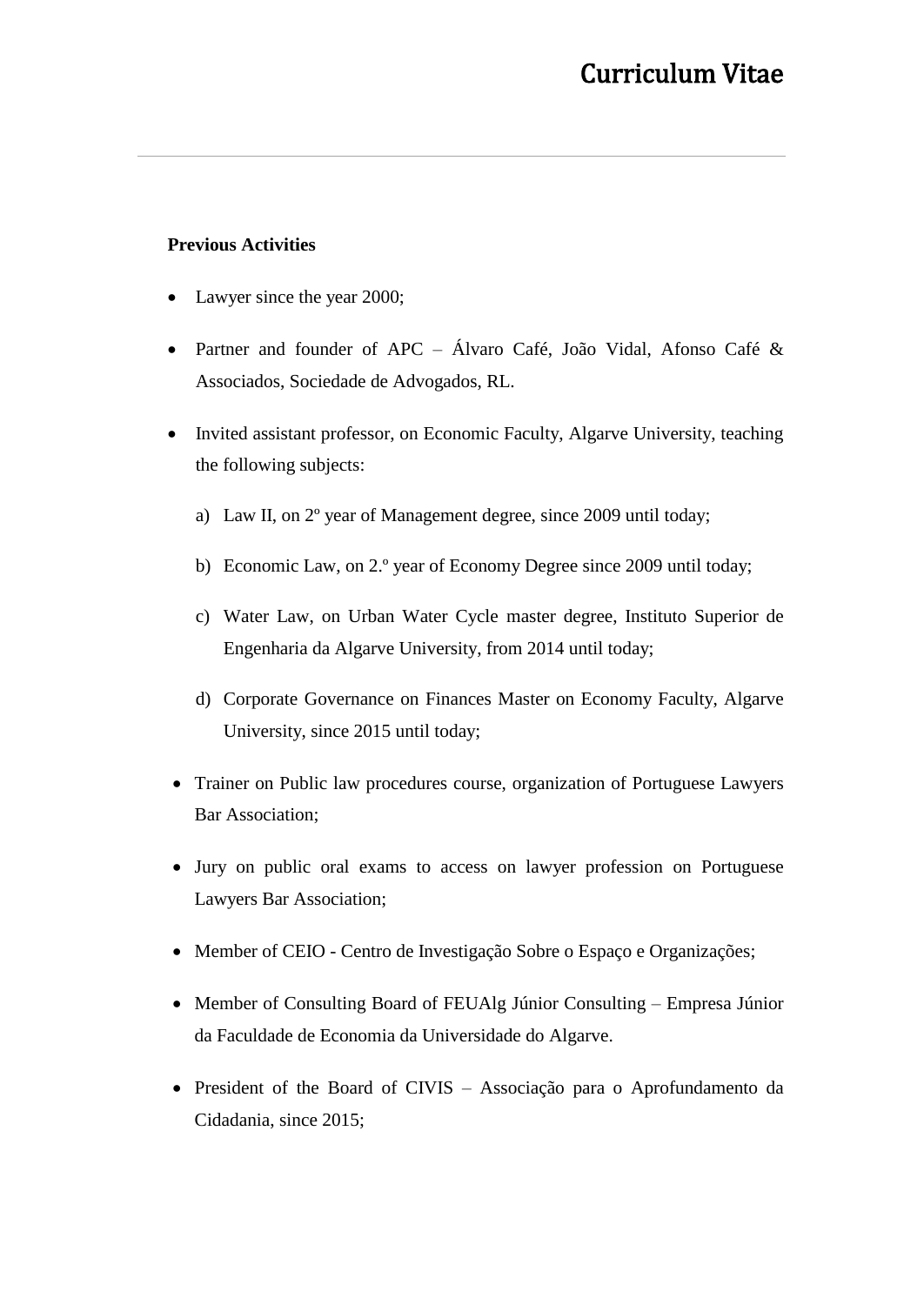• Vice-President of the Board of CIVIS – Associação para o Aprofundamento da Cidadania, from 2012 to 2015.

## **Scientific Activity Areas**

• Tourism Law, Commercial Law, Civil Law, Public Law, Tourism.

### **Current Investigation Interests**

Sharing economy on tourism, best practices, soft law, touristic accommodation law, alojamento local, gentrification, package travel directive.

### **Project participations**

• Investigator on the Project I+D "Tratamiento Legal del Turismo Colaborativo y Plataformas Online", Balearic Islands, Law Faculty, reference nº: DER 2017-83073-R;

### **Publications**

- "Paquetes Dinámicos y la Transposición de la Directiva de Servicios en Portugal (Desde el Punto de Vista de Los Empresarios de Turismo)", *Paquetes Dinámicos: Problemas Y Soluciones Jurídicas Desde Una Perspectiva Internacional*, Direção Antonia Paniza Fullana, Dyckinson, SL, Madrid, 2014, ISBN 978-84-9085-126-5;
- "Animação Turística, Um Olhar Crítico", *VII Conferências Internacionais – II Jornadas Lex Turística Duriensis – Nova Governança*, Direção Ana Branca Carvalho, Álvaro Teixeira Bonito, Paula Marques dos Santos, Edição Escola Superior de Tecnologia e Gestão de Lamego, 2015, ISBN 978-989-97258-3-6;
- Revista Internacional de Derecho del Turismo, Universidade de Córdoba. "*A Diretiva (UE) 2015/2302 do Parlamento Europeu e do Conselho na integração em rede da União Europeia no setor do turismo"*, UCO Press, Editoral Universidad de Cordoba, n.º1, 2017;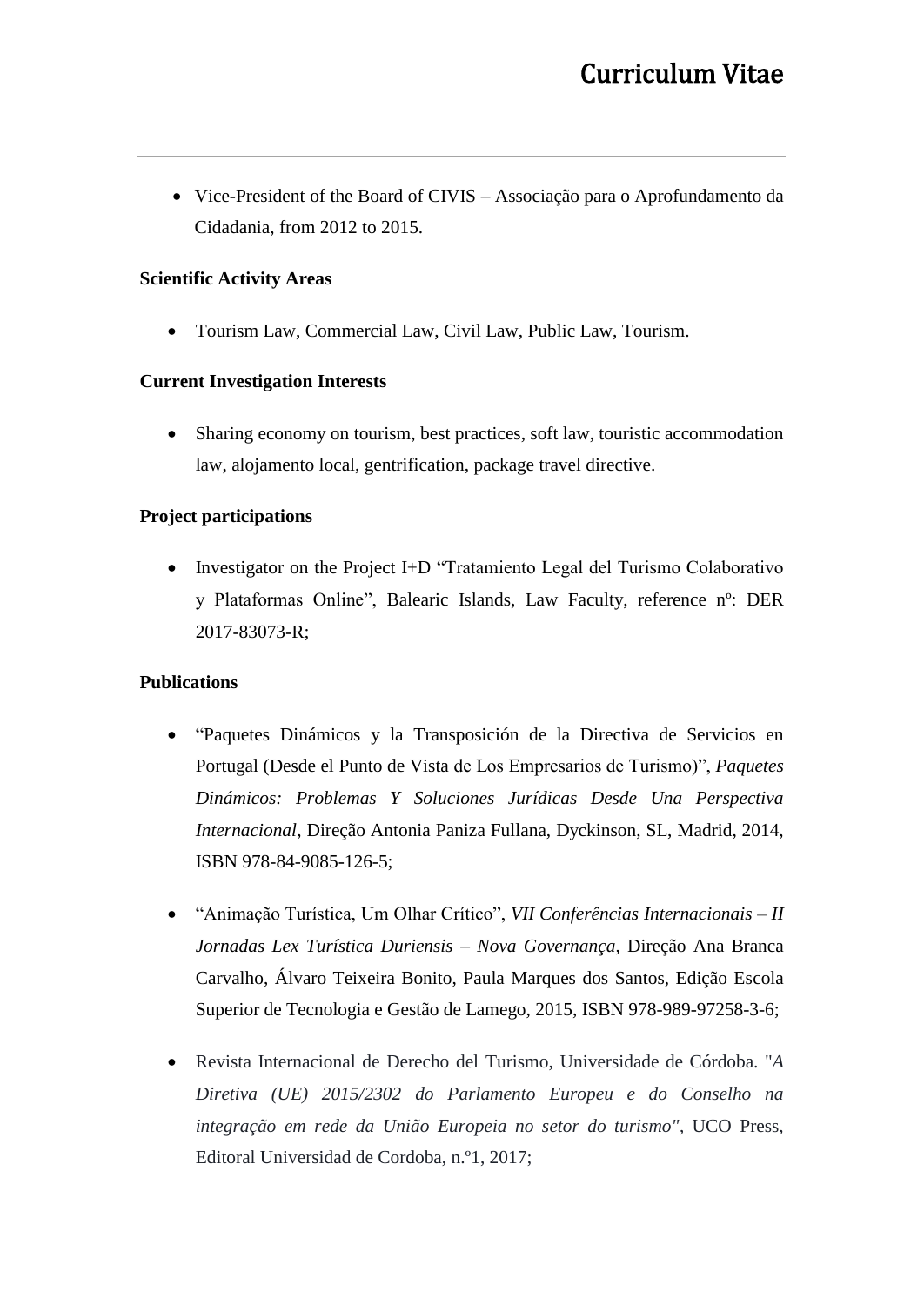• The New Package Travel Directive, Direção: V. Franceschelli, F. Morandi and C. Torres, *"Package Travel Directive: Contractual parties and level of harmonization"*, ESHTE, Fundação INATEL, Estoril, 2017, ISBN 978-989- 99955-0-5*.*

### **Congress communication:**

- 19.ª Conference of International Forum of Tourism and Travel Advocates, communication *"The Recent Changes of the Portuguese Regulation on Travel Agents",* october, 2007;
- 1.º International Symposium of Tourism Law "Lex Turistica Duriensis" Lamego, organization Escola Superior de Tecnologia e Gestão de Lamego, communication *"O Regime Jurídico dos Instrumentos de Gestão Territorial"*, october 2008;
- 1.º International Seminar of tourism law, organization by Escola Superior de Tecnologia e Gestão do Instituto Politécnico de Beja, communication "Alojamento Local", november 2009;
- I Algarve Tourism Law Conference, "Nos 20 anos das Directiva Europeia sobre Viagens Organizadas", organization by Economic Faculty, Algarve University, communication "A Diretiva e os Mercados", May 2010.
- Conference Leis do Turismo: As Questões da Atualidade, organization ISCAD - Instituto Superior de Administração, in Lisbon, communication "Alojamento Local – Uma Perspetiva Crítica", January 2011.
- Hispano-Luso Meeting A Contratação Eletrónica dos Serviços Turísticos: Os desafios resultantes dos atos da União Europeia, organization Escola Superior de Tecnologia e Gestão do Instituto Politécnico de Beja, communication "Alguns Impactos Previsíveis da Nova Diretiva Relativa aos Direitos dos Consumidores no Turismo, em Portugal", June 2012.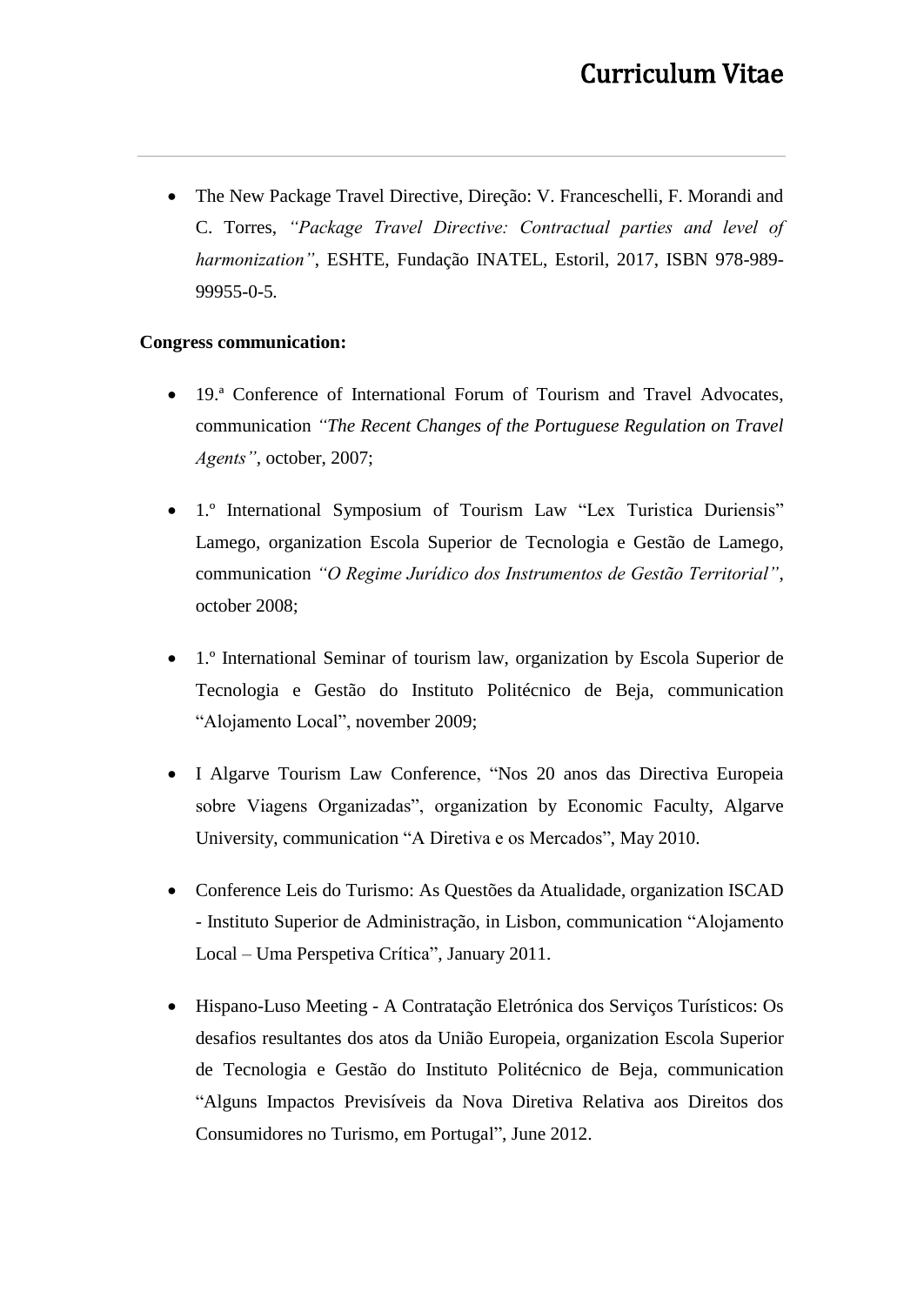- "Internacional Workshop on dynamic travel packages", organization of Salamanca Law Faculty, University of Salamanca, communication "Paquetes Dinámicos y la Transposición en Portugal de la Directiva de Servicios, Desde un Punto de Vista de los Empresarios de Turismo", October 2012;
- "Internacional Workshop on Tourism and New Technologies", organization of Law Faculty of Balearic Island University, communication "Paquetes Dinámicos y la Transposición en Portugal de la Directiva de Servicios, Desde un Punto de Vista de los Empresarios de Turismo", June 2013.
- VII Internacional Conference– II Jornadas Lex Turística Duriensis Nova Governança", organization Escola Superior de Tecnologia e Gestão de Lamego, communication "Animação Turística, Um Olhar Crítico", April 2015.
- II Tourism Law Luso-Espanhol Meeting– Ultimas Novidades sobre Viagens Organizada e Serviços Conexos, A Propósito da Diretiva 2015/2302 do Parlamento e do Conselho, organization of Economics Faculty of Algarve University, as organization member and communication "Nova Diretiva Viagens Organizadas, Questões Sobre a sua Transposição", February 2016.
- Tourism Law Round Table, organization of Cordoba Bar Association, Spain, communication "La Nueva Directiva Viajes Combinados, Cuestiones Sobre su Incorporación"**,** April 2016.
- International Congress about Interdisciplinarity on social and Human Sciences, organization of CIEO – Centro de Investigação Sobre o Espaço e Organizações, communication "A Adesão das Empresas Turísticas a Regras de Boas Práticas de Aplicação Internacional", May 2016.
- II Luso-Espanhol Tourism Law Congress, organization of CIEO Centro de Investigação sobre o Espaço e Organizações, communication "Nova Diretiva Viagens Organizadas, Questões Sobre a sua Transposição", February 2016;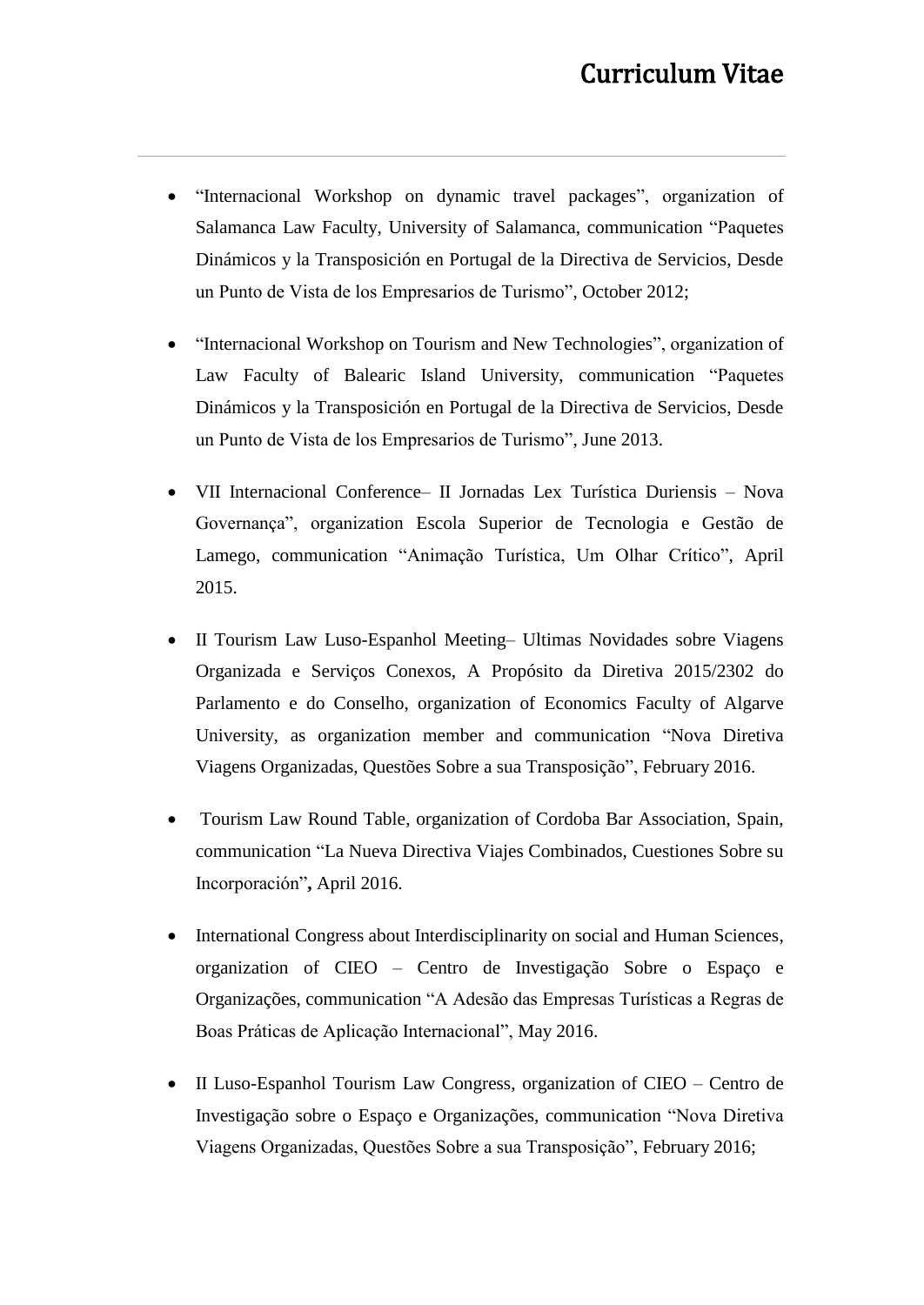- Workshop Viajes Vinculados: La Nueva Directiva 2015/2302 del Parlamento Europeo y del Consejo, organization of Law Faculty of Balearic University communication "Algunas Cuestiones Sobre la Incorporación de la Directiva: Nivel de Armonización y Sujetos", May 2016;
- X National IAPI Meeting– Instituto de Advogados em Prática Individual, organization Portuguese Law Bar Association, communication "A Influência da Proposta Razoável de Indemnização nas Decisões Jurisprudenciais", September 2016;
- International Conference about the Directive (EU) 2015/2302 on Package Travel and Linked Travel Arrangements, organization ESHTE – Escola Superior de Hotelaria e Turismo do Estoril e Fundação INATEL, communication "Diretiva Das Viagens Organizadas: Questões sobre os sujeitos contratuais e nível de harmonização", October 2016;
- I Nacional Conference on Gender Violence, organization of Portuguese Law Bar Association, communication "O apoio à vítima depois da condenação penal", October, 2016;
- International Conference Trindade Theater: The EU Service Directive In Tourism, organization ESHTE – Escola Superior de Hotelaria e Turismo do Estoril e Fundação INATEL, communication "O Impacto Da Diretiva Bolkestein no Alojamento: Análise Crítica", December 2016;
- International Conference: Últimas tendencias en el mercado europeo sobre derecho del turismo, organization Law Faculty of Salamanca University, communication "Turismo colaborativo y el alojamiento: Régimen jurídico en Portugal", February 2017.
- International Conference: 'Ensuring the effective exercise of the right to housing in the EU', organization of Law Faculty, Virgili i Rovira University, Tarragona, communication **"**La vivienda y turismo colaborativo, retos del derecho de la unión europea y régimen jurídico en Portugal", April 2017;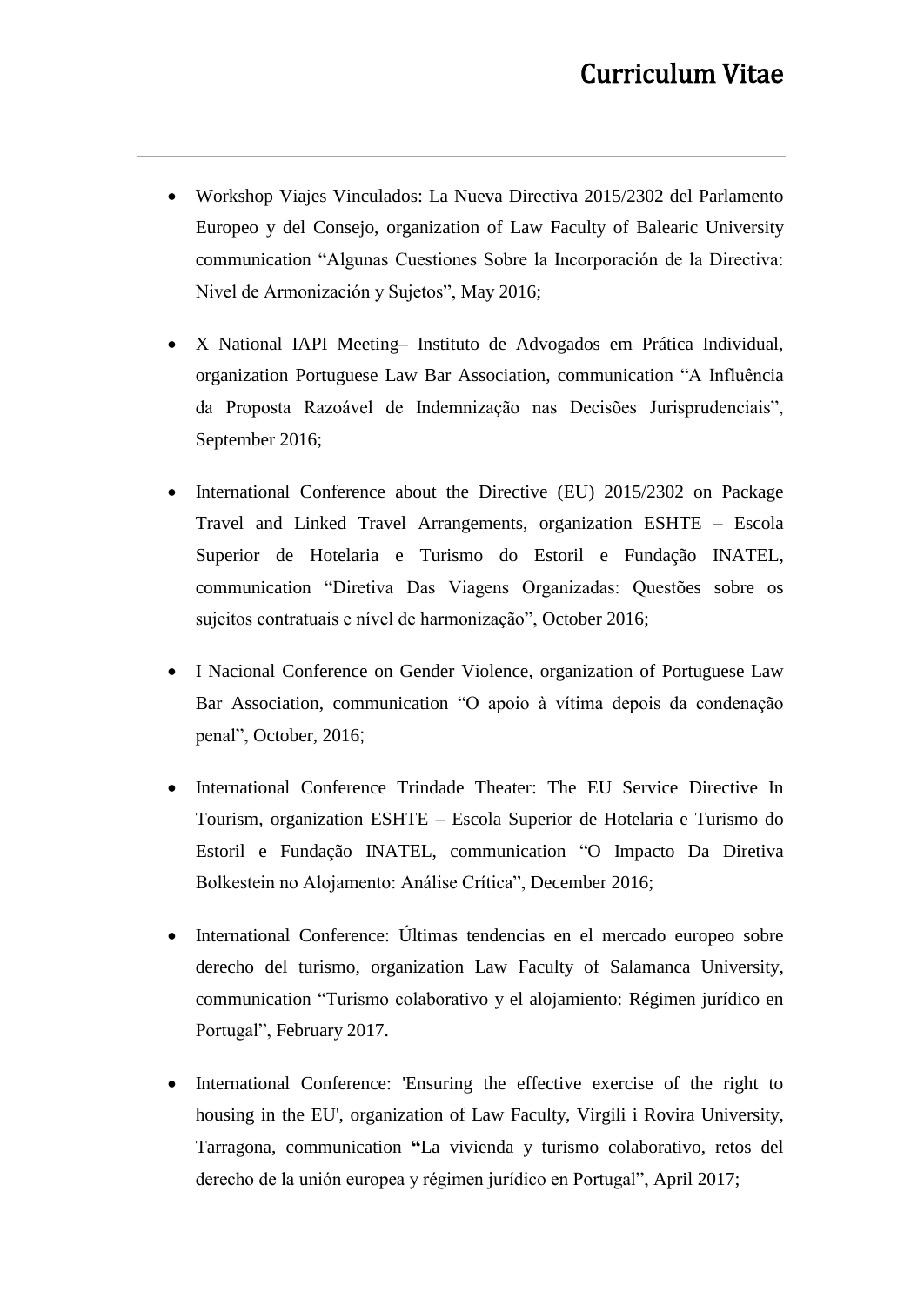- Participation as "Discusant" on the International Conference: 'Ensuring the effective exercise of the right to housing in the EU', organization of Law Faculty, Virgili i Rovira University, Tarragona, commenting the intervention "Vivienda y inversión extranjera", presented by Doctor Diana Marín Consernau, April 2017;
- II International Congress about Interdisciplinarity on social and Human Sciences, organization of CIEO – Centro de Investigação Sobre o Espaço e Organizações, communication "Turismo colaborativo e alojamento, regime jurídico em Portugal", May 2017;
- Chairman on the Symposium "New trends in European Tourism Law", on the II International Congress about Interdisciplinarity on social and Human Sciences, organization of CIEO – Centro de Investigação Sobre o Espaço e Organizações, May 2017.
- El impacto de las plataformas de alojamiento turístico, organization of Law Faculty, Balearic University, communication "Alojamiento Local y Turismo Colaborativo - Régimen jurídico en Portugal", June 2017;
- International Conference on Sustainable Tourism Law an de New Package Travel Directive, organization of Escola Superior de Hotelaria e Turismo do Estoril e Fundação INATEL, Estoril, Lisbon e Évora, communication "Global Code of Ethics for Tourism and Charter for Sustainable Tourism in a crossing point with effective and sustainable rights on housing in European destinations", October 2017;
- Seminar on Alojamento Local: Entre o Turismo e a Locação, Reflexões a Sul, organization of Escola Superior de Tecnologia e Gestão do Instituto Politécnico de Beja, communication "O Alojamento local e o Direito à Habitação", November de 2017.